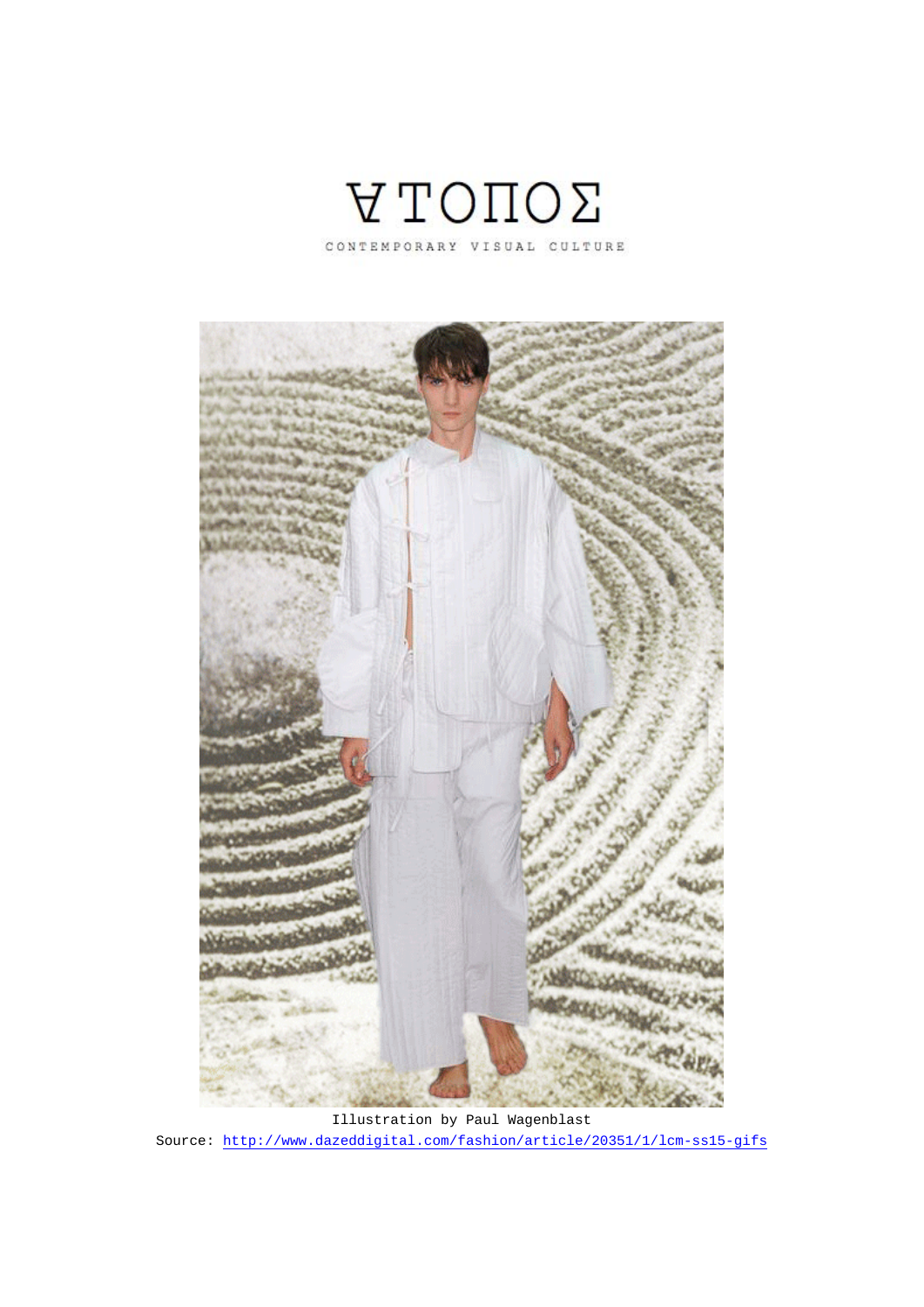## **CRAIG GREEN SS 15**

London Show Rooms MEN  $27<sup>th</sup>$  June -  $02<sup>nd</sup>$  July 2014 Le Loft off Rue Saint- Antoine 28 Impasse Guemenee, 3 cour Berard Paris 75004

Dear Friends,

Notions like purity, honesty and elegance are the basic elements of the latest S/S 15 collection by Craig Green. With this collection the designer sets to create a new community in fashion, beyond the repetitive and obvious limitations.

This was Craig's first solo show which was recently presented at London Collections: Men through the NEWGEN MEN initiative. The collection can now be seen in Paris at London Show Rooms Men from 27th June-02nd July.

Atopos cvc has been following and supporting Craig Green through the 'Mon Petit Chou' project since the first steps in his career. 'Mon Petit Chou' is a project created by Atopos to observe and to assist in a supportive and collaborative way the progress of a young artist from the beginning of their career. In return, the artist provides Atopos with some of their work which then become part of the Atopos collection.

Atopos cvc will be taking part in the exhibition 'Resistance' with two Craig Green pieces belonging to the Atopos Collection. The exhibition is organized by the Heart – Herning Museum, Denmark and will be presented from 26th Semptember until 25th January of 2015.

With our best wishes,

Stamos Fafalios, Vassilis Zidianakis, Angelos Tsourapas The Atopos cvc collective